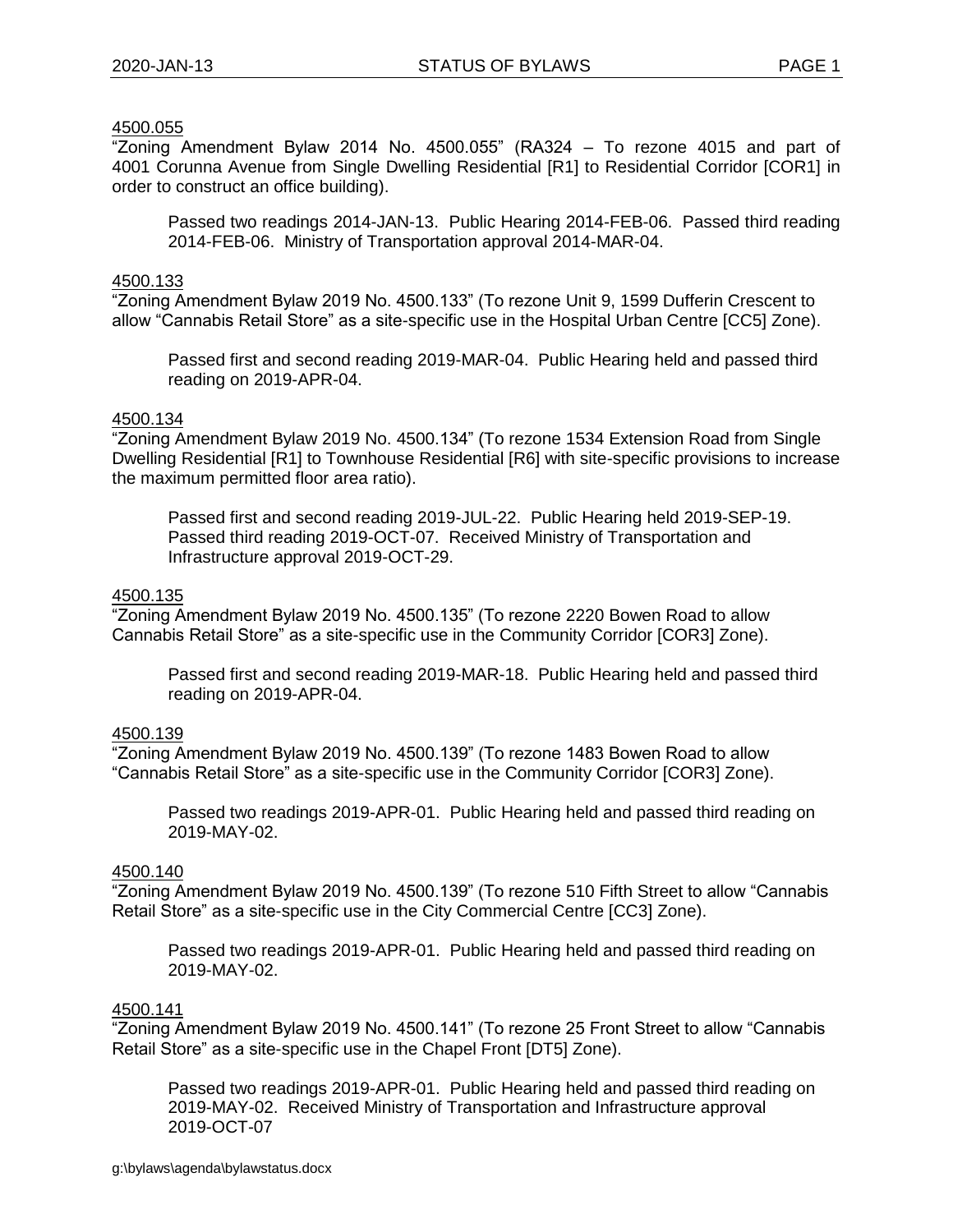## 4500.145

"Zoning Amendment Bylaw 2019 No. 4500.145" (To rezone 140 Terminal Avenue to allow "Cannabis Retail Store" as a site-specific use in the Terminal Avenue [DT4] zone).

Passed two readings 2019-MAY-27. Public Hearing held and passed third reading on 2019-JUN-13. Received Ministry of Transportation and Infrastructure approval on 2019-JUL-09.

### 4500.146

"Zoning Amendment Bylaw 2019 No. 4500.146" (To rezone 111 Terminal Avenue to allow Cannabis Retail Store as a site-specific use with the Terminal Avenue (DT4) Zone).

Passed two readings 2019-JUN-10. Public Hearing held and passed third reading 2019-JUL-04. Received Ministry of Transportation and Infrastructure approval on 2019-JUL-29.

### 4500.148

"Zoning Amendment Bylaw 2019 No. 4500.148" (To rezone 751 Haliburton Street to allow "office" as a site-specific use in the Local Service Centre [CC1] zone).

Passed two readings 2019-MAY-27. Public Hearing held and passed third reading on 2019-JUN-13. Received Ministry of Transportation and Infrastructure approval on 2019-JUL-10.

## 4500.153

"Zoning Amendment Bylaw 2019 No. 4500.153" (RA423 – to rezone 4392 Jingle Pot Road from Single Dwelling Residential [R1] to Mixed Use Corridor [COR2]).

Passed first and second reading 2019-NOV-18. Public Hearing held and passed third reading 2019-DEC-05. Received Ministry of Transportation and Infrastructure approval 2019-DEC-17.

#### 4500.155

"Zoning Amendment Bylaw 2019 No. 4500.155" (To rezone 50 Tenth Street to allow "Cannabis Retail Store" as a site-specific use in the City Commercial Centre [CC3] zone).

Passed first and second reading 2019-JUL-22. Public Hearing held 2019-SEP-19. Passed third reading 2019-OCT-07. Received Ministry of Transportation and Infrastructure approval 2019-OCT-29.

# 4500.156

"Zoning Amendment Bylaw 2019 No. 4500.156 (To rezone 4961 Songbird Place from Single Dwelling Residential [R1] to Residential Corridor [COR1].

Passed first and second reading 2019-OCT-07. Public Hearing held and passed third reading 2019-NOV-07. Requires Public Hearing and Ministry of Transportation and Infrastructure approval prior to adoption.

### 4500.157

"Zoning Amendment Bylaw 2019 No. 4500.157" (To rezone 2379 Browns Lane from Single Dwelling Residential [R1] to Residential Corridor [COR1].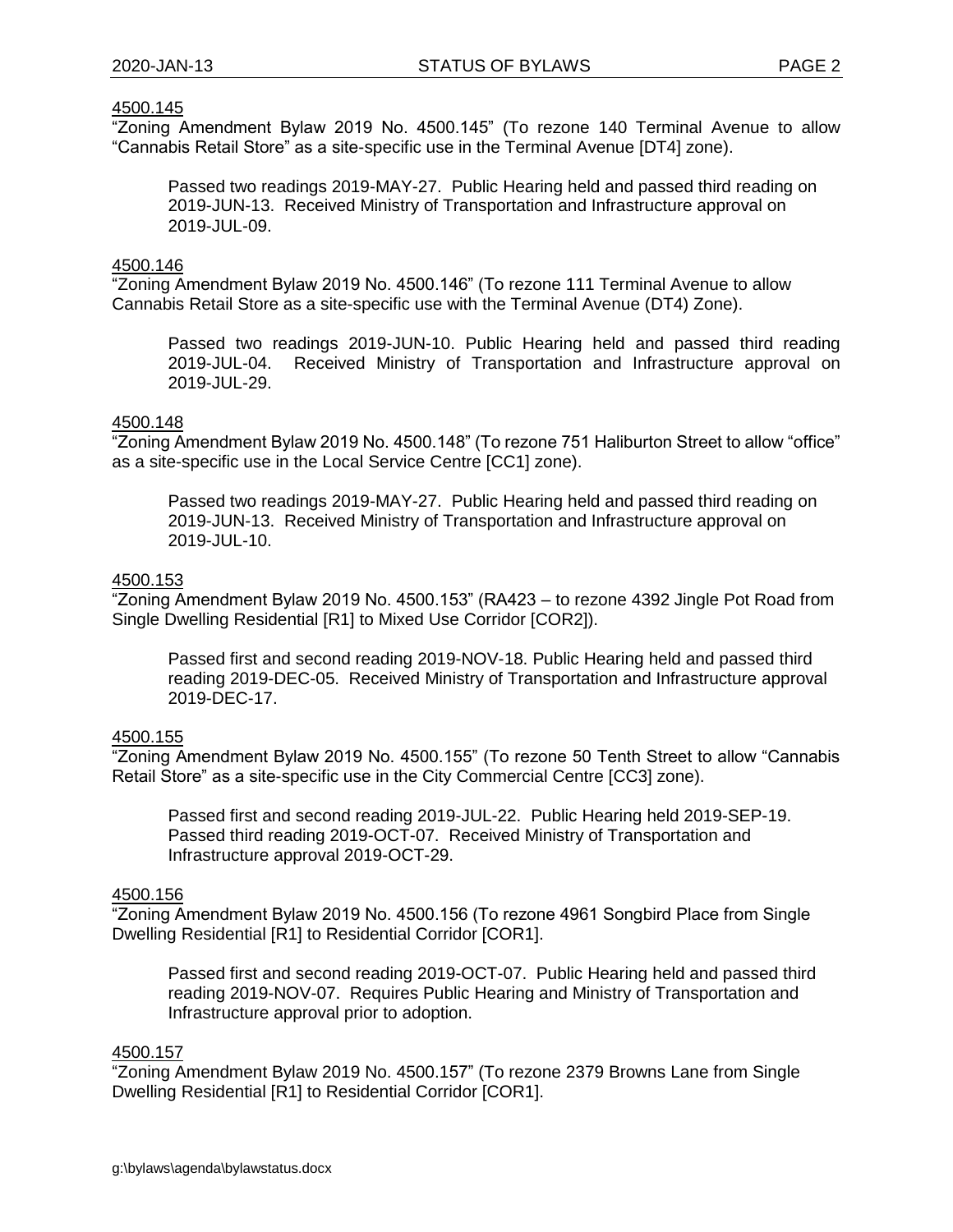Passed first and second reading 2019-AUG-26. Public Hearing held 2019-SEP-19. Passed third reading 2019-OCT-07. Received Ministry of Transportation and Infrastructure approval 2019-OCT-29.

### 4500.159

"Zoning Amendment Bylaw 2019 No. 4500.159" (To rezone 150 Esplanade and 155 Fry Street from Community Corridor [COR3] to Mixed Use Corridor [COR2])

Passed first and second reading 2019-OCT-21. Public Hearing held and passed third reading 2019-NOV-07. Requires Public Hearing and Ministry of Transportation and Infrastructure approval prior to adoption.

# 4500.160

"Zoning Amendment Bylaw 2019 No. 4500.160" (To rezone 115 Chapel Street to allow "Cannabis Retail Store" as a site-specific use in the Core [DT1] zone)

Passed first and second reading 2019-OCT-21. Public Hearing held and passed third reading 2019-NOV-07. Requires Public Hearing and Ministry of Transportation and Infrastructure approval prior to adoption.

## 4500.162

"Zoning Amendment Bylaw 2019 No. 4500.162" (To rezone 847 Bruce Avenue to allow "Cannabis Retail Store" as a site-specific use in the Neighbourhood Centre [CC2] zone).

Passed first and second reading 2019-NOV-18. Public Hearing held 2019-DEC-05. Passed third reading 2019-DEC-05. Received Ministry of Transportation and Infrastructure approval 2019-DEC-17.

#### 4500.163

"Zoning Amendment Bylaw 2019 No. 4500.163" (To rezone 5800 Turner Road to allow "Cannabis Retail Store" as a site-specific use in the City Commercial Centre [CC3] zone)

Passed first and second reading 2019-NOV-18. Public Hearing held 2019-DEC-05. Passed third reading 2019-DEC-05. Received Ministry of Transportation and Infrastructure approval 2019-DEC-17.

#### 4500.164

"Zoning Amendment Bylaw 2019 No. 4500.164" (To rezone 307 Hillcrest Avenue and 308 and 326 Wakesiah Avenue from Single Dwelling Residential [R1] and Residential Corridor [COR1] to Mixed Use Corridor [COR2] with site-specific student housing use).

Passed first and second reading 2019-NOV-18. Public Hearing held 2019-DEC-05. Passed third reading 2019-DEC-05.

#### 4500.168

"Zoning Amendment Bylaw 2019 No. 4500.168" (To rezone portions of 4271 Jingle Pot Road from Single Dwelling Residential [R1] and Duplex Residential [R4] to Low Density Residential [R6], R1 and R4).

Passed first and second reading 2019-DEC-16. Public Hearing and Ministry of Transportation and Infrastructure approval required prior to adoption.